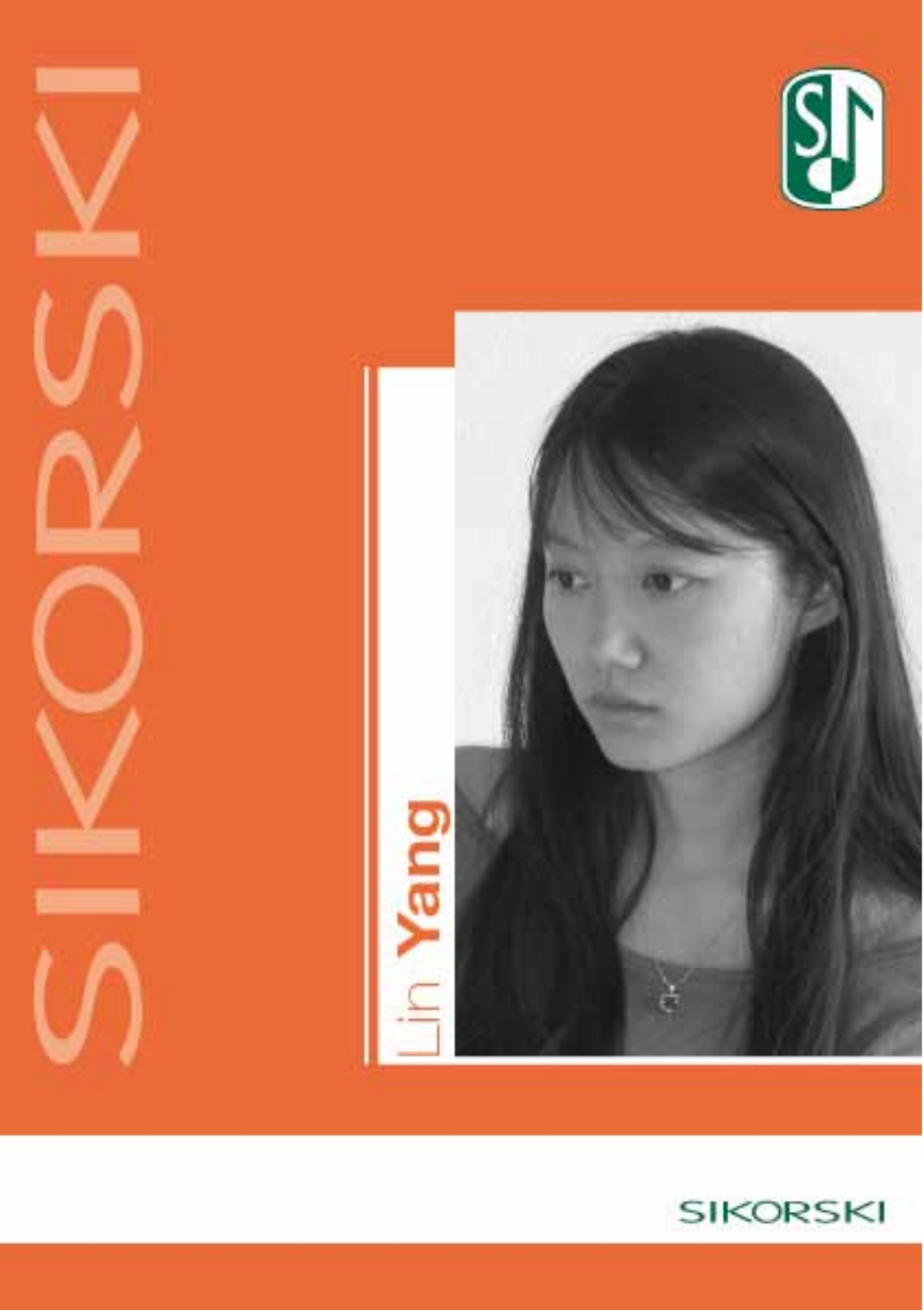## **contents**

| LIN YANG [IN GERMAN]  4       |  |
|-------------------------------|--|
| LIN YANG [IN ENGLISH] 5       |  |
| <b>CHRONOLOGICAL WORKLIST</b> |  |
|                               |  |

sikorski Musikverlage 20139 hamburg phone: (+ 49) (0)40 / 41 41 00-0 · fax: (+ 49) (0)40 / 41 41 00-41 www.sikorski.de · contact@sikorski.de

> **2 8 n o v e m b e r 2 0 1 7** cover photo © sikorski archives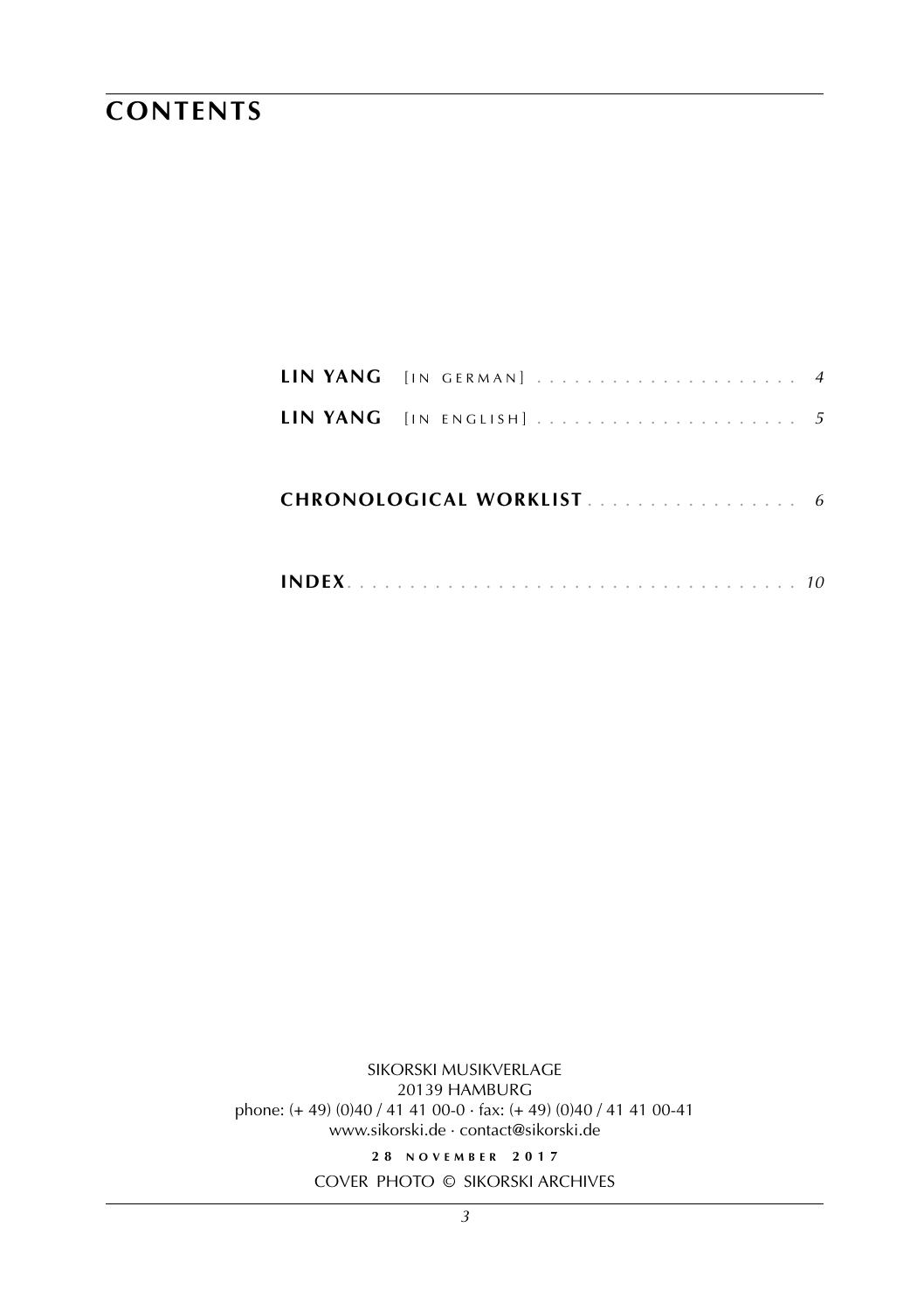## **lin yang**

Lin YANG wurde 1982 in Beijing (China) geboren. Mit sieben Jahren begann sie Klavier zu spielen und besuchte von 1995 bis 2001 die Musikmittelschule des Zentralen Konservatoriums in Beijing, um Klavier und Komposition zu lernen. Von 2001 bis 2006 studierte sie, ermöglicht durch zwei Stipendien, am Zentralen Konservatorium bei Prof. Guoping JIA Komposition und Neue-Musik-Analyse. Im Juli 2006 absolvierte sie dort das Bachelor-Examen und studiert seit 2007 bei Cornelius Schwehr in Freiburg.

In ihren Werken spielt die Suche nach dem Klang und seinem Ursprung, das Experimentieren mit Klangfarben und Geräuschen ebenso wie kontrapunktische Techniken und zarte lyrische Stimmungen eine wichtige Rolle.

Ihre Werke wurden unter ihrer Leitung beim Festival für Neue Musik in Beijing aufgeführt, des Weiteren interpretierten Mitglieder des Deutschen-Symphonie-Orchesters Berlin, das Kammerensemble für Neue Musik Berlin, das Ensemble Courage Dresden, Mitglieder des Münchener Kammerorchesters sowie das Ensemble Oktopus ihre Werke. Im Mai 2010 fand im Rahmen der Münchener Biennale die Uraufführung des Orchesterwerkes R a s e n d e s A d a g i o mit dem Münchner Rundfunkorchester unter der Leitung von Ulf Schirmer statt. Im November 2010 wurde in Hamburg ihr erstes Streichquartett mit dem Titel I n d i e s e m A u g e n b l i c k vom Amaryllis Quartett uraufgeführt.

Im Mai 2009 erhielt die Komponistin einen Förderpreis der Ernst von Siemens Musikstiftung.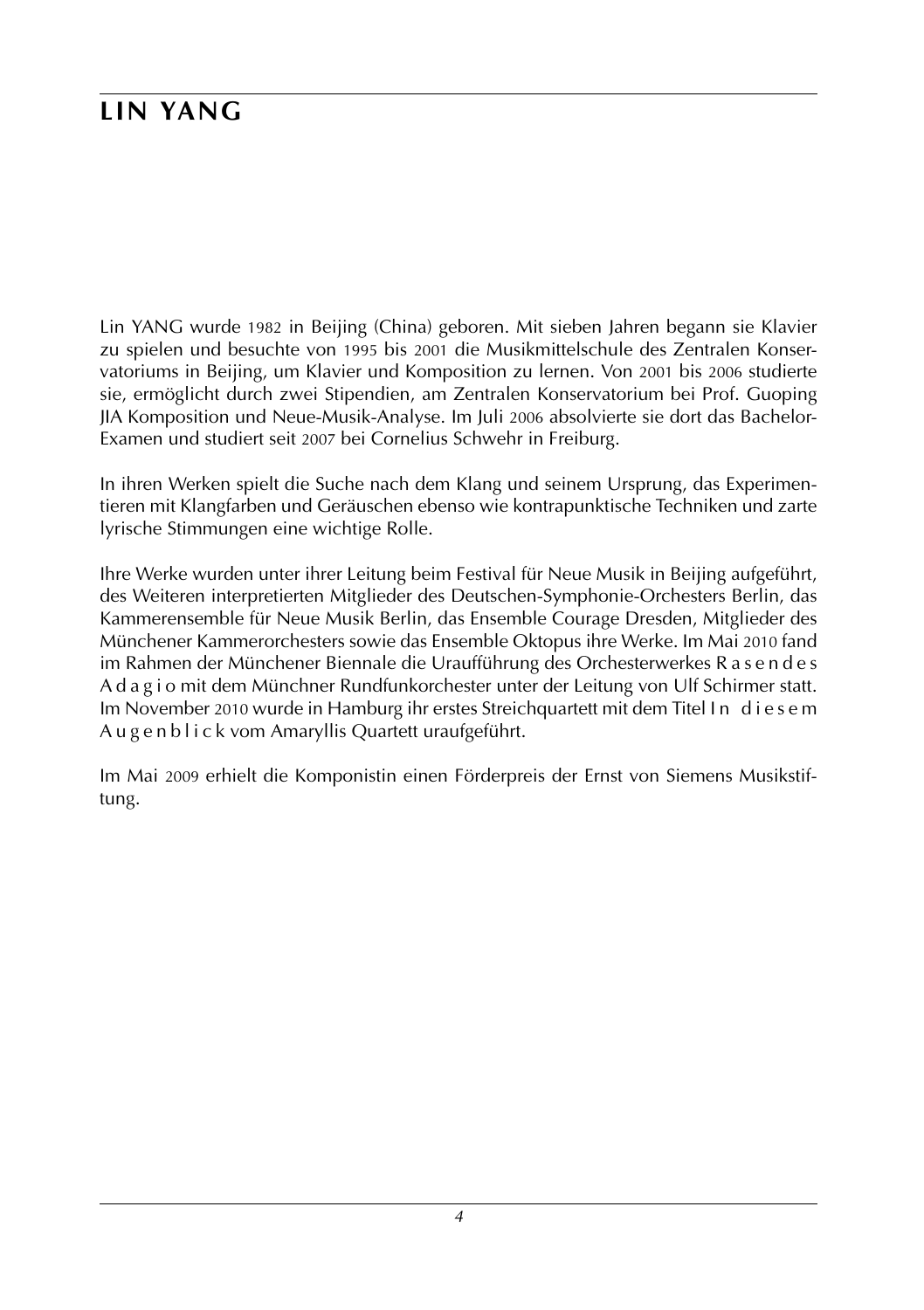## **lin yang**

Lin YANG was born in 1982 in Beijing (China). She began playing the piano at the age of seven and attended the Middle Music School of the Central Conservatory in Beijing from 1995 until 2001, studying piano and composition. From 2001 until 2006, thanks to two scholarships, she studied composition and analysis of new music at the Central Conservatory with Prof. Guoping JIA. In July 2006 she completed the Bachelor examination there and has been studying with Cornelius Schwehr in Freiburg since 2007.

The search for the sound and its origin, experimentation with timbres and noises as well as contrapuntal techniques and tender lyrical moods play an important role in her works.

Her works have been performed under her own direction at the Festival of New Music in Beijing; in addition, they have been interpreted by members of the Deutsche Symphonie Orchester Berlin, the Chamber Ensemble for New Music in Berlin, the Ensemble Courage in Dresden, members of the Munich Chamber Orchestra and the Ensemble Octopus. In May 2010, during the course of the Munich Biennale, her orchestral work R a s e n d e s A d a g i o [Speeding Adagio] received its world premiere given by the Munich Radio Orchestra under the direction of Ulf Schirmer. Her first String Quartet entitled In diesem Augenblick [In This Moment] was premiered by the Amaryllis Quartet in Hamburg in November 2010.

In May 2009 the composer received a furtherance prize of the Ernst von Siemens Music Foundation.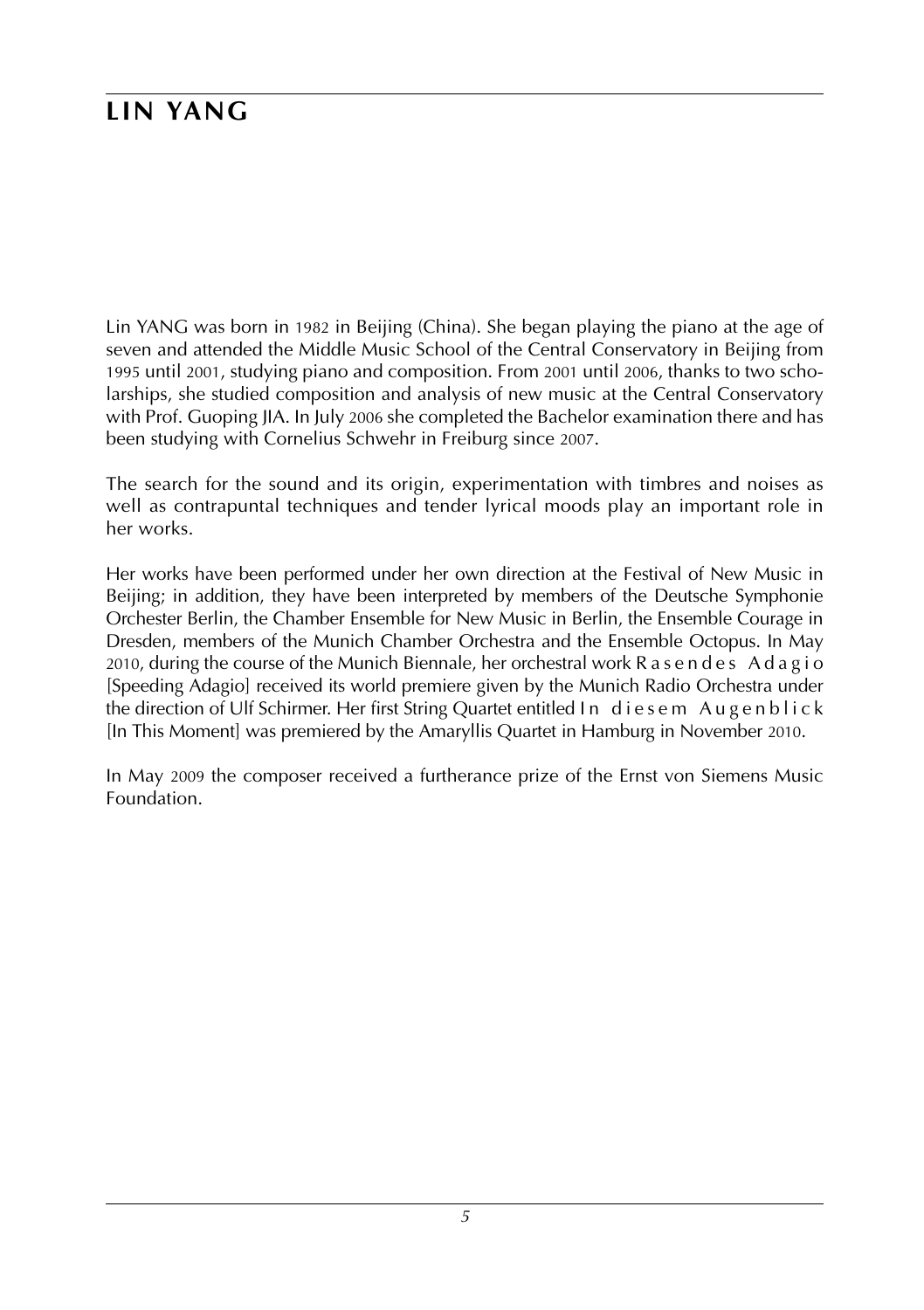# **chronological worklist**

| for violoncello                                                                                                       |      |
|-----------------------------------------------------------------------------------------------------------------------|------|
| Duration: 10'                                                                                                         |      |
| First performance (recording): 2000, Beijing<br>Shengzhui Guo                                                         |      |
|                                                                                                                       |      |
| DAS NACHTLIED AUF DER HIMMELSTREPPE<br>for soprano, piano and reciter on a poem by Hai Zi (1964-1989)                 | 2002 |
| Duration: 6'                                                                                                          |      |
| First performance: 2002, Beijing<br>Dongqing Fang (reciter) – Zongyu Li (soprano) – Chao Song (piano)                 |      |
|                                                                                                                       |      |
| <b>DER SCHATTEN NIMMT ABSCHIED</b><br>for flute, violin, violoncello, vibraphone (tgl) and piano                      | 2004 |
| Duration: 9'                                                                                                          |      |
| First performance: 2004, Beijing<br>Meng Li (flute) – N.N. (violin) – Huili Zhai (violoncello) – Beibei Wang (percus- |      |

**illusion 2000**

sion) – Xin Xie (piano)

## **DURCHQUEREN** 2006

for orchestra  $3(picc).3(cor anglais).3(bass clar).3(db bn) - 4.3.3.1 - 4 perc.2 harps. piano.$ cel. strings (15/15/12/9/4)

Duration: 14'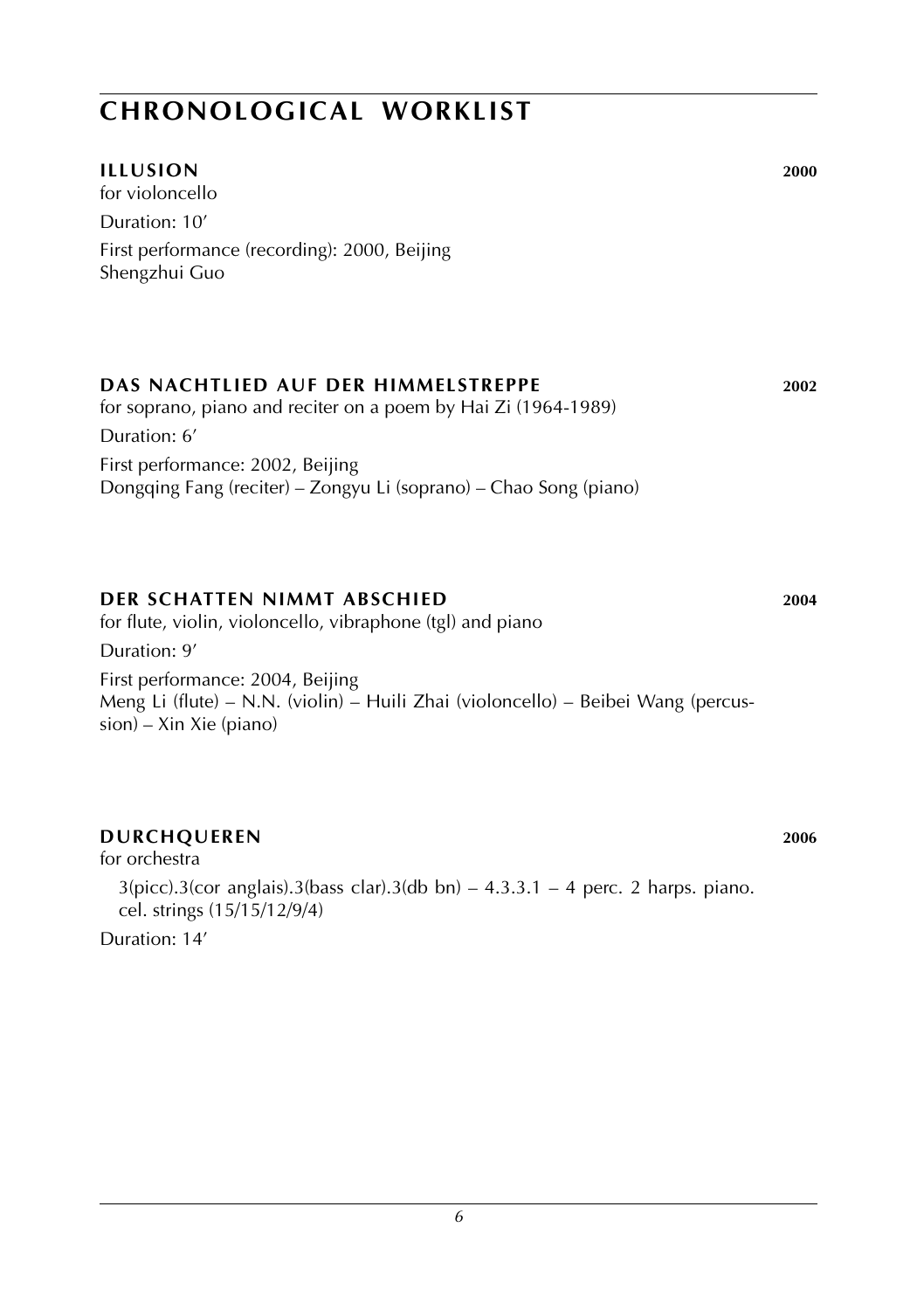## **chronological worklist**

#### **... als eines ... 2008**

for bass clarinet, double bass and trombone *Commissioned by Musikhochschule Freiburg*

Duration: 8'

First performance: 29 Jnuary 2009, Freiburg Tanja Marotzke (bass clarinet) – Louise Anna Pollock (trombone) – Xiayin Feng (double bass)

for violin, violoncello, piano and percussion *Commissioned by »Klangspuren Plus« concert series of the Munich Biennale* Duration: 21' First performance: 27 November 2008, Munich David Schultheiß (violin) – Bridget McRae (violoncello) – Julian Riem (piano) – Thomas Hastreiter (percussion)

### **dazwischen 2008**

for ensemble 1.0.bass clar.0 – 0. 1.0.0 – va. vc. db Duration: 11' First performance: 1 February 2008, Freiburg Ekaterina Kakaulina (flute) – Na-Hyun Kim (clarinet) – Jaeho ban (trumpet) – Verena Würtele (viola) – Yenting Liu (violoncello) – Xiayin Feng (double bass)

## **ich bin nicht ich 2008**

Duet for clarinet and percussion after Juan Ramón Jiménez' poem 'Yo no soy yo' *Commissioned by »Klangspuren Plus« concert series of the Munich Biennale*

Duration: 20'

First performance: 2008 Stefan Schneider (clarinet) – Thomas Hastreiter (percussion)

**ta** *CA 2008*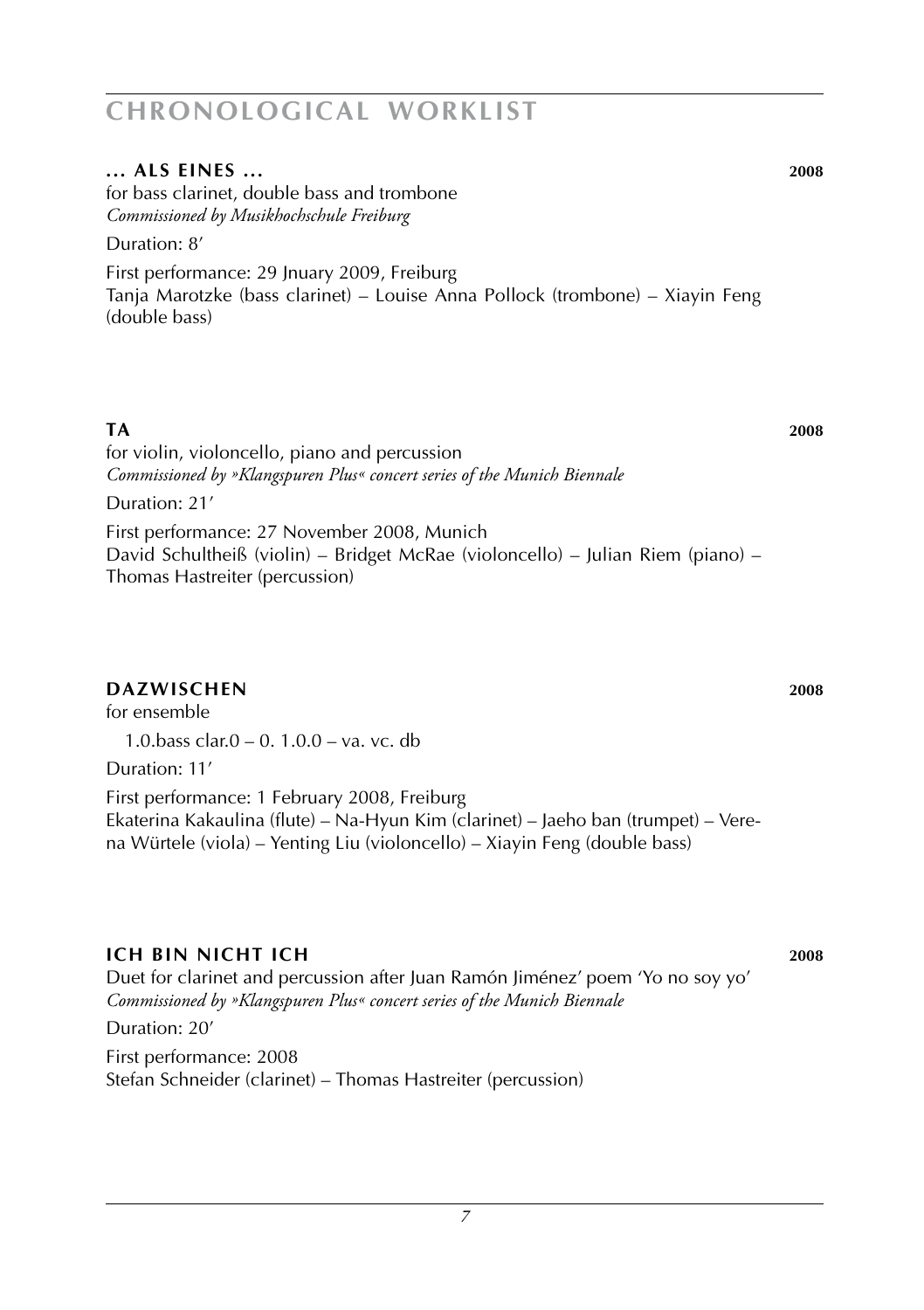## **chronologisches werkverzeichnis**

### **SPEEDING ADAGIO** (RASENDES ADAGIO) **2009**

for orchestra

*Commissioned by the City of Munich for the Munich Biennale*

2(picc, bass fl).2(cor anglais).2(bass clar).2(db bn) – 4.2.3(bass trbn).0 – 4 perc (I: timp, tom-t, bass dr, cym, susp.cym, tam-t, vibr – II: 4 timp, cym, susp.cym, tam-t, glsp – III: timp, crot, tom-t, bass dr, cym, susp.cym, marimba – IV: timp, tom-t, bass dr, cym, susp.cym, tam-t, vibr). harp. strings (10/8/6/6/4)

Duration: 17'

First performance: 4 May 2010, Munich Münchner Rundfunkorchester – Ulf Schirmer (conductor)

### **xing cao 2009**

for ensemble Duration: 10' 0.0.1.sax.0  $-0.1.0.1$  – perc. acc. yl. va. db bn

First performance: 15 May 2009, Munich Ensemble Oktopus

### **in this moment** (in diesem augenblick) **2010**

String Quartet No. 1

- *1*. Verschwinden
- *2*. Erwachen
- *3*. Vergessenheit
- *4*. In diesem Augenblick

Duration: 28'

First performance: 20 November 2010, Hamburg Amaryllis Quartet

*score:* **s i k 8785**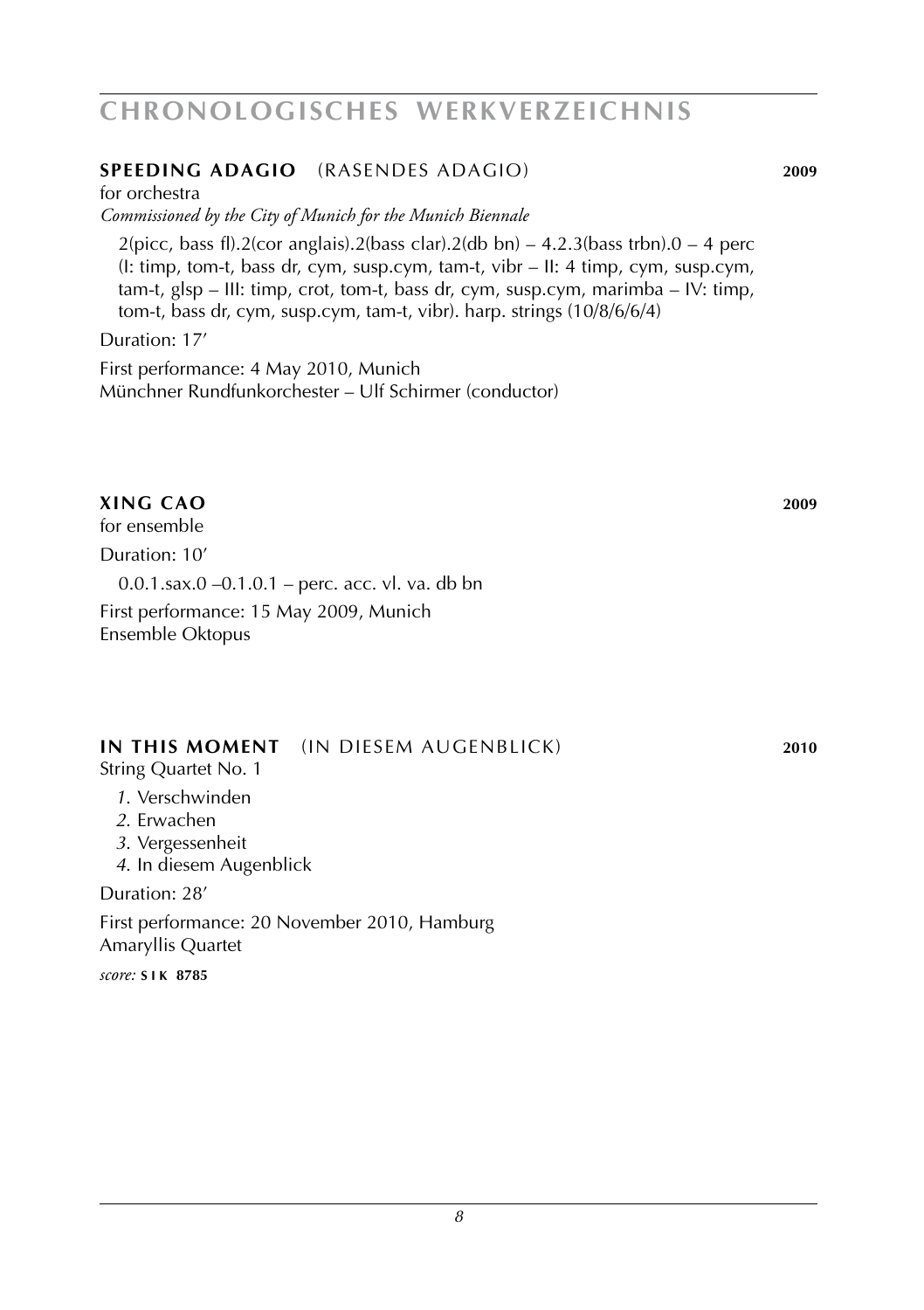## **chronologisches werkverzeichnis**

#### **nach norden 2011**

for bass clarinet solo Duration: 15' First performance: 29 November 2011, Freiburg Shizuo Oka

*score:* **s i k 8784**

#### **head is a set of the contract of the contract of the contract of the contract of the contract of the contract of the contract of the contract of the contract of the contract of the contract of the contract of the contract**

for woodwind quintet (flute, oboe, clarinet, bassoon, horn) and orchestra

Duration: 10'

2(alto flute).2(cor anglais).2(bass clar).2sax(alto sax,tenor sax).2(db bn) – 2.2.2.1 – 4 perc (I: timp, conga, bass dr, 2 cym, gong – II: 2 congas, gong, tam-t – III: 2 timp – IV: timp, conga, bass dr, 2 cym). harp. piano. strings

First performance: 11 May 2013, Cologne Orchester derHochschule für Musik und Tanz Köln – Manuel Nawri (conductor)